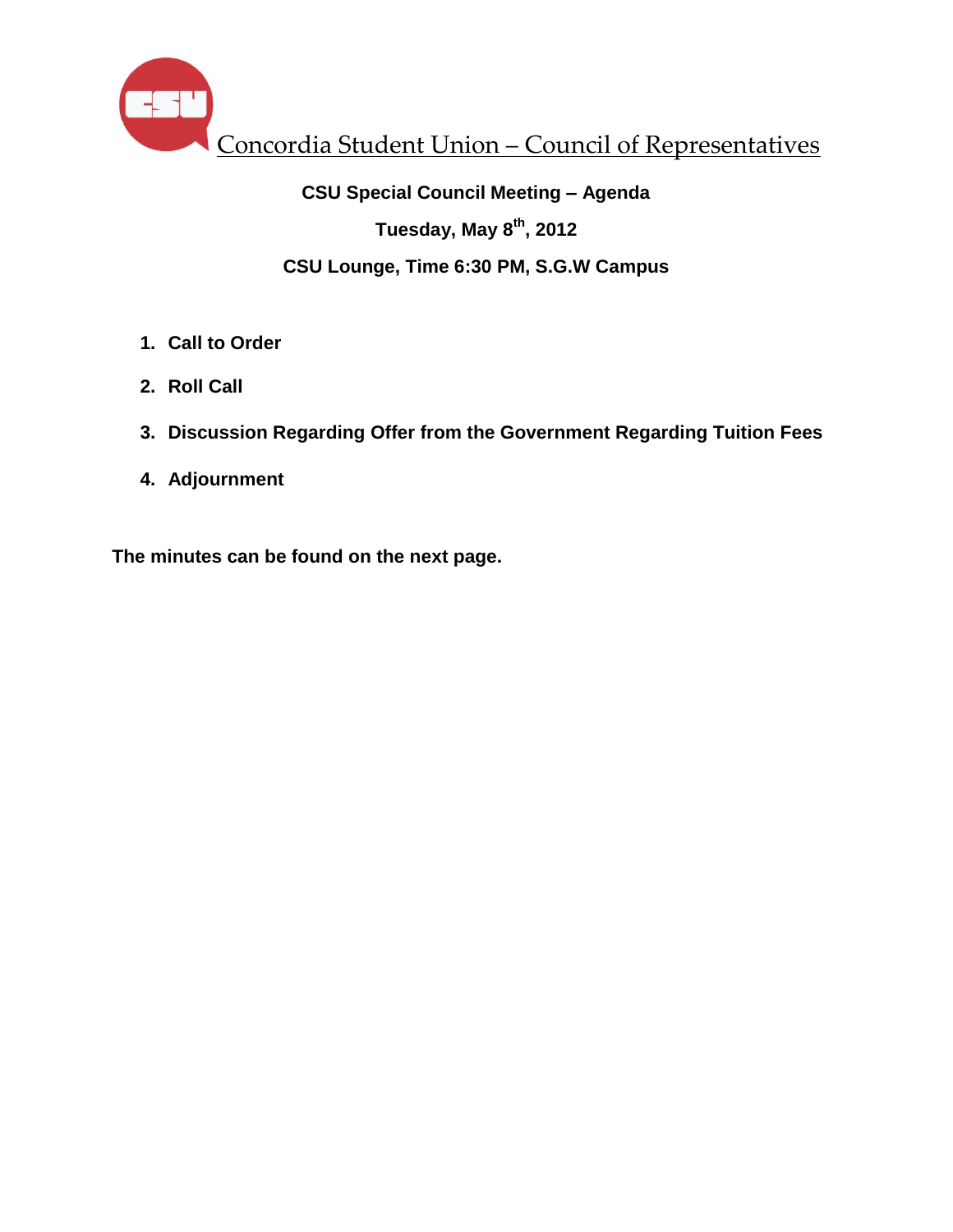

## **CSU Special Council Meeting**

## **Tuesday, May 8th, 2012**

## **1. Call to Order**

The meeting is called to order at 6:50 pm.

### **2. Roll Call**

#### **Executives:**

Lex Gill

Chad Walcott

Jordan Lindsay

#### **Councillors:**

Sabrina D'Ambra

Ali Moenck

Nadine Atallah

Kyle Mcloughlin

Imrak Bahar

Eva-Loan Ponton-Pham

April Underwood

Simon-Pierre Lauzon

Cameron Monagle

#### **3. Discussion Regarding Offer from the Government Regarding Tuition Fees**

Lex Gill: What this meeting is: a few council meetings ago a motion was passed regarding what would happen if the government came up with an offer. 48 hours later there must be a council meeting to decide what to bring back to the FEUQ. Only councillors have votes but everyone had speaking rights.

Last week there was negotiations with all 4 national student associations, came out with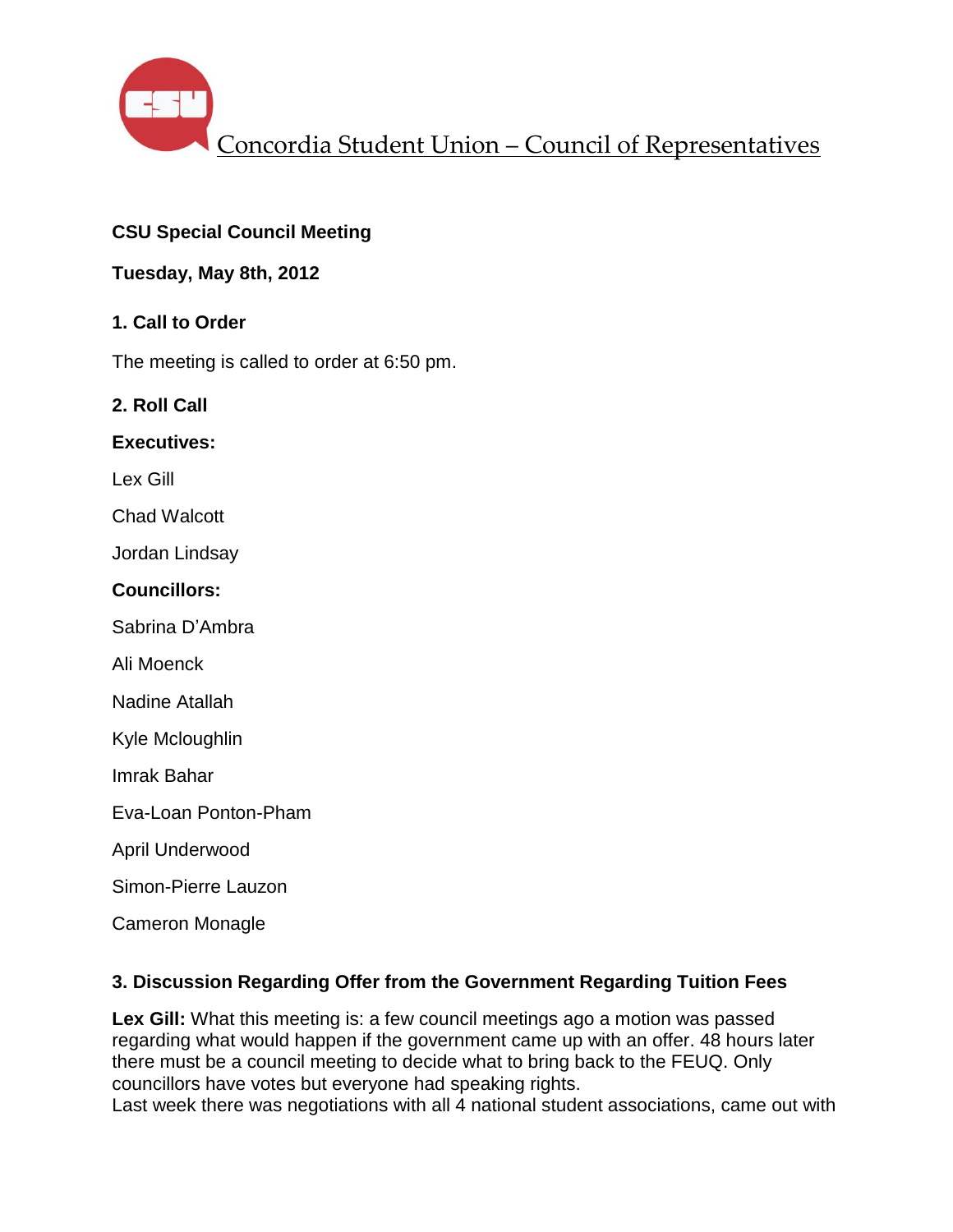

Concordia Student Union – Council of Representatives

an offer from the government. There is a French version online. Lex reads a translation of the offer to Council.

In the first semester, Fall 2012, bill is essentially frozen. Winter semester is up for debate depending on what the committee is able to do. The increase to the loan system. The cost of tuition and the university bill is, after this first year, is contingent on the ability of the committee to find mismanaged money and lobby for it to be redirected. This has been largely rejected by students at Concordia.

**Nadine Atallah**: Is it 127\$ or 125\$ that will be docked? There are 2 numbers around.

**Lex Gill:** Interesting thing about that document is that everyone around the table says that what they discussed is not what's in the document. Different things were negotiated than what was put in there.

**Hamad, student at large:** Knows that there has been intense criticism against this, but what part exactly?

**Lex Gill: T**his proposal still contains the tuition increase, in fact more, and the apparent freeze is contingent on a committee that has never existed before.

**Hamad, student at large: I**n order to end this conflict would there be an effective compromise? It seems that the government won't budge on the increase.

**Jeanne, student at large:** In the document did they explain more what they meant by mismanaging money?

**Lex Gill:** There's nothing in the document that explains what they mean by this.

**Cassie Smith, student at large:** Clarify: the reduction would only come from FIO's ?

**Cameron Monagle:** Semester 1- \$127 hike and the same off FIO's, and then any recommendation from the committee would have to be accepted by MELS.

**Jaime, student at large:** Would other essential services be affected by these cuts?

**Lex Gill:** Unclear what will and won't suffer as a result of the cuts.

**Andrew, student at large:** What happens if they can't identify what mismanagement is?

**Lex Gill:** Tuition will probably go up as planned. The increases start immediately, the only time there is a freeze is the fall semester.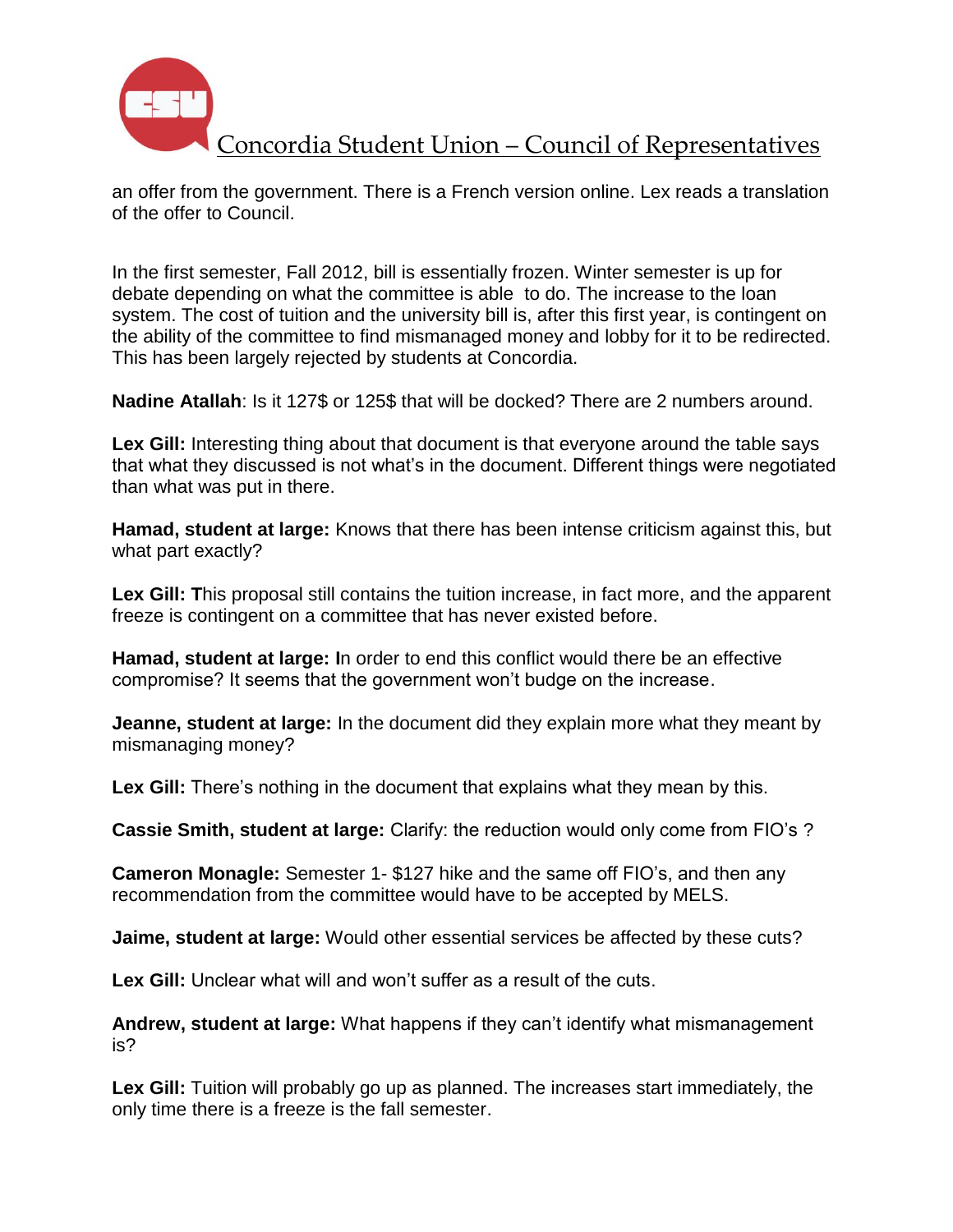

**Trevor, student at large:** Is there corporate funding in research?

**Lex Gill:** No.

**Nadine Atallah:** Whatever this council decides, if they come to an agreement on what mismanagement is, these are only recommendations, nothing is guaranteed? It has to be accepted by the MELS?

**Lex Gill: Y**es.

**Andy Filipowich:** Who decides who is a socio-economic actor/which students sit on the committee?

**Lex Gill:** The Minister of Education.

**Irmak Bahar:** In terms of the four students, it's one from each association, along with one person from each major labour union, and business people appointed by government. Also wants to know what weight the CSU's decision will have at the provincial level.

**Lex Gill:** This will set our position at the FEUQ campaign committee meeting.

**Tara, student at large:** What the equivalent numbers for out of province students?

**Lex Gill:** The same.

**Gabrielle, Women`s Studies:** \$125 wasn't automatically taken off, it was something that was taken off if there was money found. **Lex Gill:** After the Fall semester, when it is guaranteed.

**Gabrielle, Women`s Studies:** CSU's position: Some sort of internal vote at the FEUQ saying yay or nay.

**Chad Walcott:** The point of tonight is to call on all these departments on strike and students at large to get a sense of which direction we should go. We represent all the students at ConU and a big voice at the FEUQ. They will reflect this discussion at the FEUQ.

Lex Gill: It goes back to the campaigns committee at the FEUQ,

**Gabrielle, Women`s Studies:** How will the FEUQ be influenced by the CSU's decision?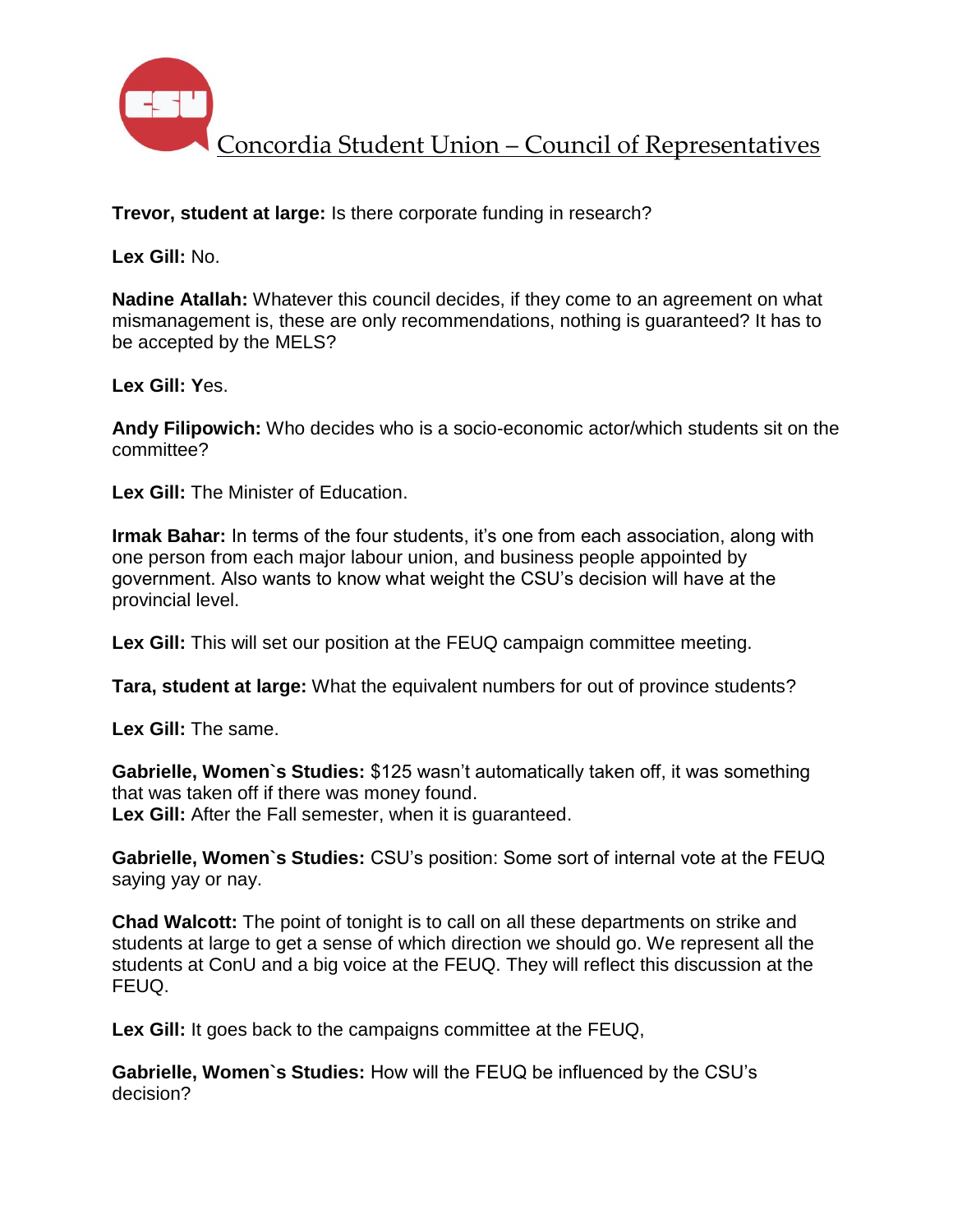

**Chad Walcott:** It will be worth 6 votes.

**Irmak Bahar:** The document is not entirely clear, should that committee not be able to find or agree on anything, those fees will be charged to students retroactively?

Lex Gill: It's difficult for universities to do anything retroactively, it would probably cost them more.

**Kyle McLoughlin:** We should establish a policy about how to vote/talk.

**Hector, Women`s Studies:** Asks Peter Kruyt why he's here.

**Sabrina D`Ambra:** Institutional fees rules, can these be explained?

**Lex Gill:** Prior to 2008 these fees were not regulated whatsoever by the government, there is still an oversight structure to monitor how these fees are regulated

**Lucia Gallardo:** What happens if half vote to accept and the others to reject?

**Lex Gill:** No idea.

**Sam, student at large:** What if there is no conclusion at the council as to what cuts to make? Would we continue to see increases?

**Lex Gill:** Theoretically, yes.

CHAIR OPENS UP FLOOR FOR DISCUSSION

**Kyle McLoughlin:** Proposes that, regardless of what the CSU council decides at the meeting, that the CSU executive be mandated to bring the motions of general assemblies of the students that are on strike to the FEUQ.

**Nadine Atallah:** Is it possible to split our vote at the FEUQ level?

Lex Gill: Doesn't believe so. It would likely mean that the CSU abstains.

**Irmak Bahar:** Amendment: that the relative majority at Concordia be reflected.

**Lex Gill:** Should we rephrase? If CSU council makes a decision and the majority of striking students disagree with that decision, that the CSU adopt that position.

**Irmak Bahar:** Not in favour of this suggestion. Student representatives should not have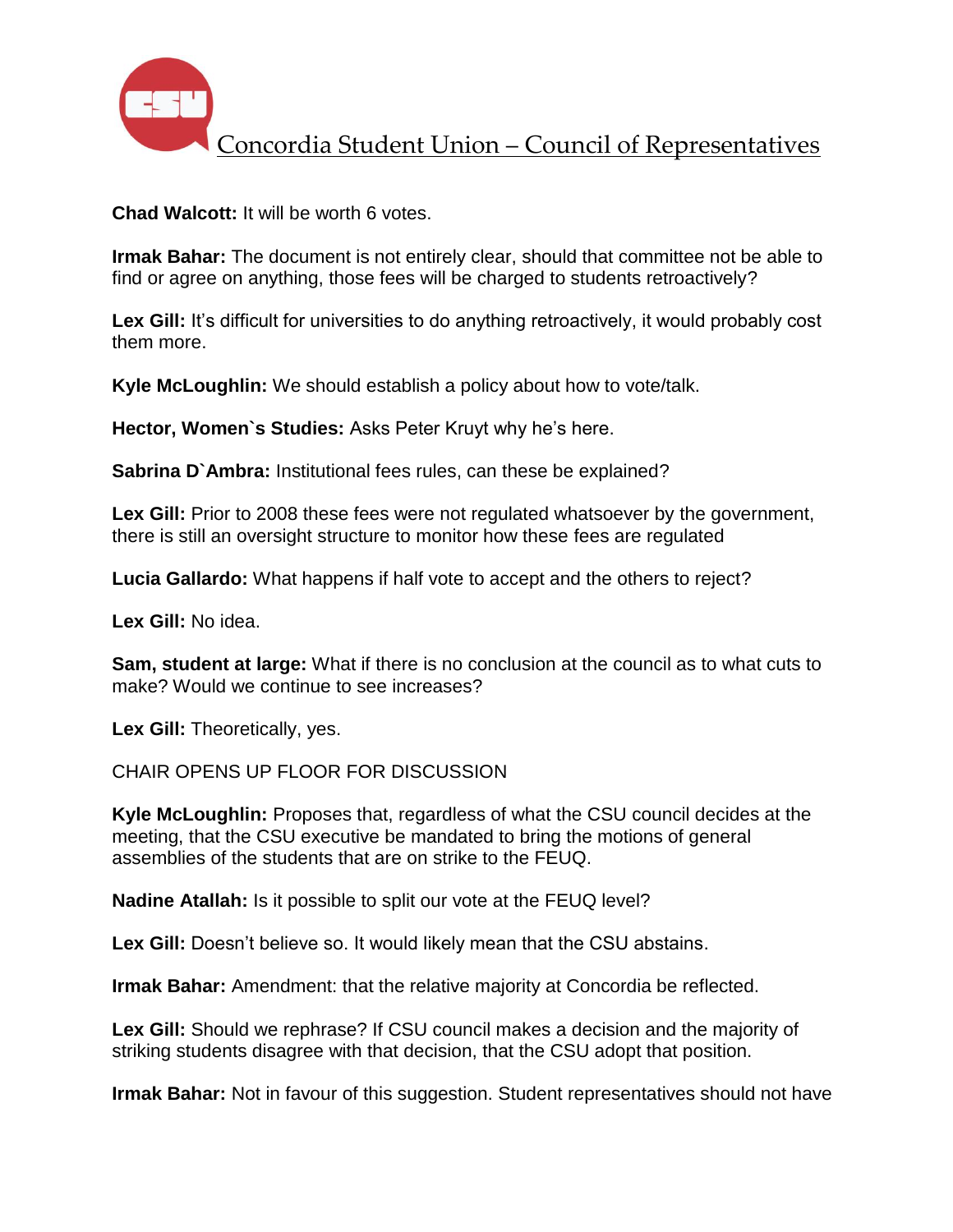

a higher say than students.

**Lex Gill:** But this puts the GA's over the representatives.

**Cameron Monagle:** There is a broad consensus about this. Is this motion sound procedurally? There is no seconder.

**Nadine Atallah** seconds the motion.

**Irmak Bahar:** To clarify: the position of the CSU at the FEUQ would solely reflect the decisions of students on strike and how they feel about the offer. It should be them who decide how the movement goes.

**April Underwood:** The possibility of a divided vote might mean that the CSU abstain, logistical problem also not being able to have GA's in time, csu does represent the students, we are voting according to what students are telling us they want. We can have a pretty clear feeling in the room assessed and vote right now.

**Cassie Smith, student at large:** When is the FEUQ meeting being held?

**Lex Gill:** Friday.

**Trevor, student at large:** Wondering if for those associations who haven't had GA's yet, would it be possible to pass on our strike mandates and have you interpret how we would vote? It's pretty clear how we would vote.

**Sam, student at large:** Still trying to figure out what this motion means. Regardless of what decision is taken here that they bring forward all the mandates of striking associations? What are we giving to the CSU to bring to the FEUQ?

**Nadine Atallah:** If the majority of the student associations vote a certain way and the CSU council votes in another, that the CSU bring what they decide (the associations) to the FEUQ.

**Sam, student at large:** Kind of hinges on there being disagreement on this issue and from what I can tell we all agree. Can we table this motion?

**Chairperson:** We can choose to lay this on the table and then go back to discussion and then decide whether we should return to the motion.

**Nadine Atallah:** Amendments: that we take the will of the GA's until Friday into consideration so that we can bring it to the FEUQ meeting. Clarifies what's going on for the people who are here. This would give them more power.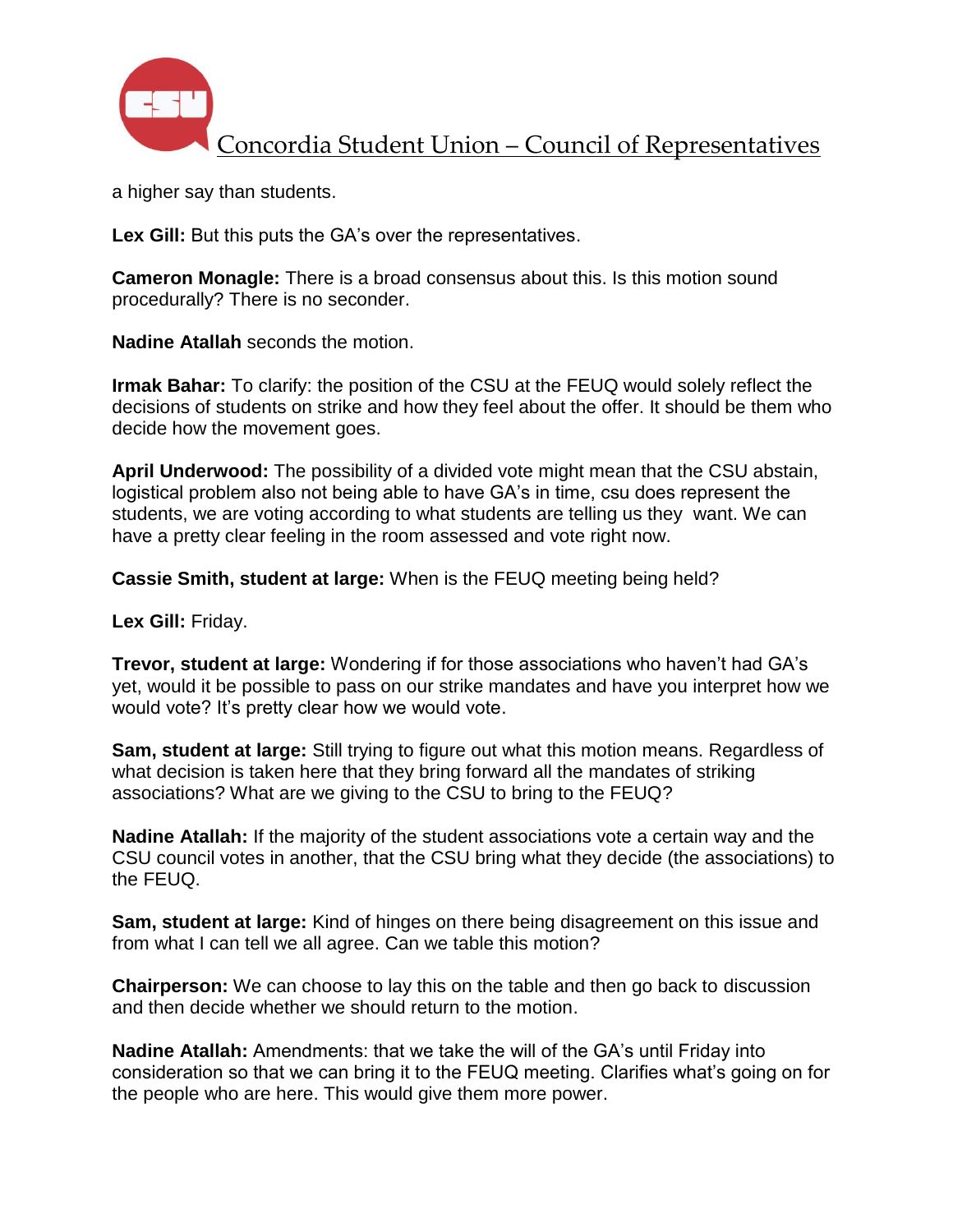

**Irmak Bahar:** Friendly.

**Chad Walcott:** This motion is the entire point of why we are having this meeting. We open the floor for all students to come. You have mandates in case you don't make quorum. You pay fees to the csu and to the feuq, all students' voices count. It seems that there's consensus but we haven't actually started discussion. You vote here, we bring what you want to the FEUQ.

**Chairperson:** Recommendation to lay this on the table.

**Gabrielle, Women`s Studies:** We came here to have a discussion, let's get to the point.

**Cameron Monagle:** Moves to lay the motion on the table. **Sabrina D`Ambra:** Seconds.

**VOTE: Motion Passes,** Irmak Bahar opposed, Eva-Loan Ponton Pham abstains.

**Lex Gill:** Asks that people identify whether they are for or against the offer from the government.

**Hamad, student at large:** Lex mentioned earlier about the representation at the FEUQ. the whole GA concept is not representative of what students want. We need to give the opportunity and access to vote to people who either are in favour or aren't able to be here to voice their opinion. Can't come up with an understanding for what this means for students, we're spending a lot of time discussing procedure and not the actual issue. **Andy Filipowich:** Against this proposal for a variety of reasons, the biggest being because it's a stall tactic. The whole point was to get a freeze. This doesn't get a freeze. Let's reject this offer and stand with the rest of the schools.

**AJ West:** We're all on the same page, encourages whoever is in favour of the proposal to speak.

**Hector, student at large:** The departments who have already voted against the proposal should state why so that the CSU knows.

**Alex, student at large:** Against the proposal. We should also condemn police brutality.

**Nadine Atallah:** Biggest reason why she is against this offer is that this committee, even if they find something to submit to MELS,needs to have it accepted by MELS.

**Chad Walcott:** Moves that the CSU take a position against the government's May 5th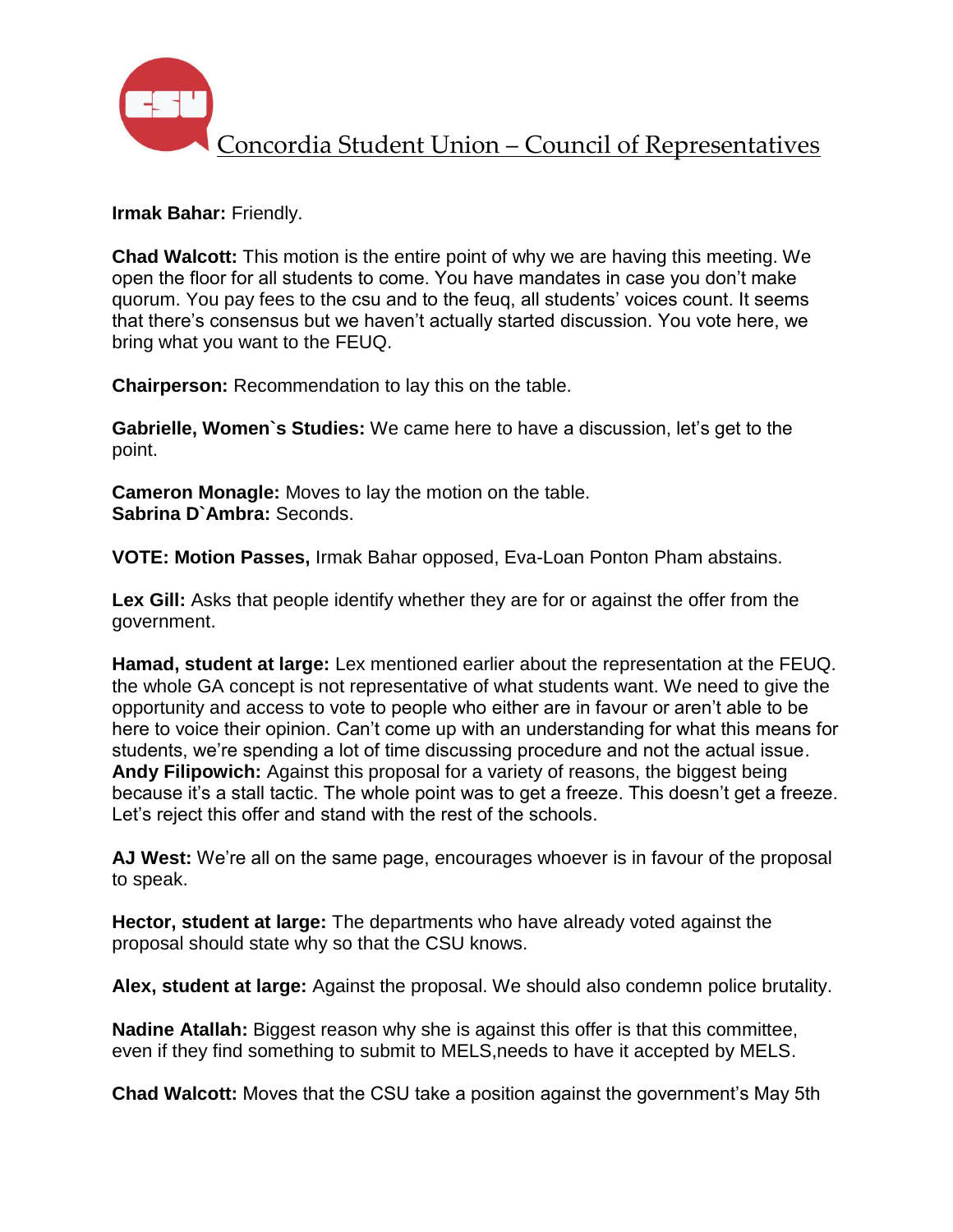

offer in principle regarding tuition fees. **Kyle McLoughlin:** Seconds.

**Gabrielle, Women`s Studies:** Amendment: Any further deal should include denouncement of police brutality or an analysis of police tactics during protests.

**Chad Walcott:** Friendly.

**Eva-Loan Ponton Pham:** Amendment: we will take a position against any other offer unless it directly talks about tuition fees.

**Chad Walcott:** Friendly.

**Hamad, student at large:** We're in a good position right now to negotiate something. The government won't budge, what can we do?

**Nadine Atallah:** We should have WHEREAS clauses.

**Lex Gill:** Can we formulate these based on the minutes?

**Chad Walcott:** Would rather address Hamad's concerns. He does this.

**Lucia, student at large:** Moves to split the motion.

**Sabrina D`Ambra:** Adopts this motion. **Cameron Monagle:** Seconds.

**VOTE:** All in favour of splitting the motion: motion fails.

**Hugo, student at large:** Since mobilization has started, the government has spoken more about loans and bursaries because they're under pressure. The pressure is working. Putting the power in the hands of a committee is not a good idea.

**Cassie Smith, student at large:** If we accept it it's an insult to people who have been injured fighting for this. Add a clause that the FEUQ demand that the text be feminized.

**Irmak Bahar:** Adopts this motion.

**Chad Walcott:** Friendly.

**Cameron Monagle:** Proposes WHEREAS clauses.

**Chad Walcott**: Friendly.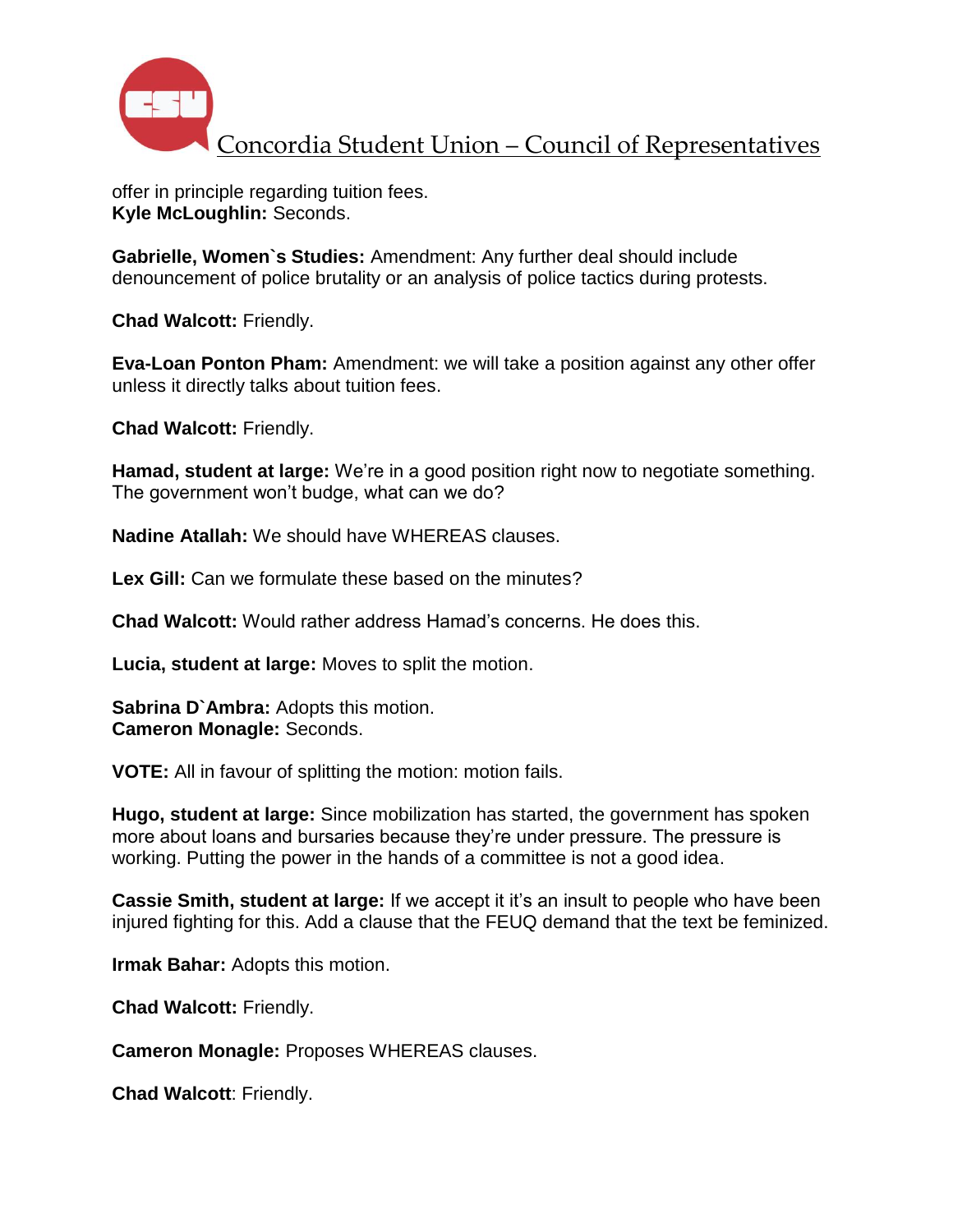

Concordia Student Union – Council of Representatives

**Sam, student at large:** There are parts of our mandate that are not addressed by this offer.

**Kyle McLoughlin:** Calls the questions. **Simon-Pierre Lauzon:** Seconds.

**VOTE:** 7 in favour, Irmak Bahar opposed.

## **VOTE ON MOTION:**

Whereas there are thousands of students on strike at Concordia, many since February.

Whereas, these students are on strike as a response to \$1625 increase in tuition.

Whereas Concordia students voted with clear majorities both in a referendum and in general assemblies against the tuition fee increase.

Whereas the current offer does not fundamentally address the increase in tuition fees.

Whereas the current offer remains vague and relies on ill-defined terms, and we do not have confidence in the government to implement the recommendations of the Provisional Council.

BIR That the Concordia Student Union take a position against the government offer.

BIR That we will take a position against any offer that does not include discussion regarding the tuition fees.

BIR That any further offer should denounce police brutality and should include indepdent inquiry regarding police tactics during protests

BIR that any further proposal ensure that the text is feminzed

## **Vote Result: Motion Passes -** Unanimous.

**Simon-Pierre Lauzon:** Moves to postpone the motion that was layed on the table indefinitely . **Chad Walcott:** Seconds. **Vote:** 7 in favour, Irmak Bahar opposed.

**Simon-Pierre Lauzon:** Moves to adjourn.